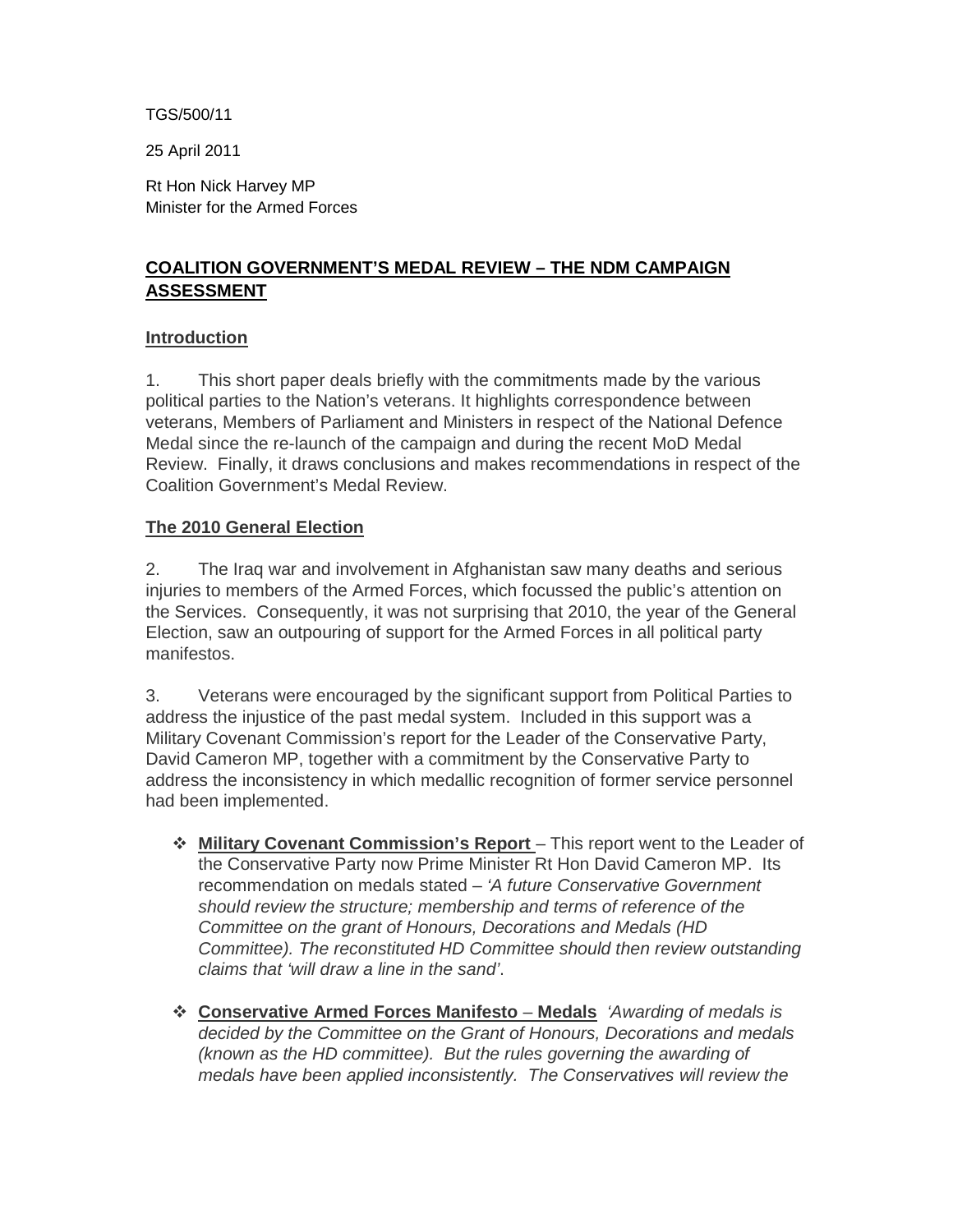HD Committee, as well as the rules governing the awarding of medals. As part of that review all outstanding medal cases will be examined'.

- 4. Further support was provided in the Liberal Democrat and UKIP manifestos.
	- **Liberal Democrats Manifesto** Although the NDM was not specifically in the Liberal Democrat manifesto, the Party's extensive support for the Armed Forces, veterans and families was encouraging. Ninety five percent of the Party's MPs had signed Early Day Motion 327 calling for a working group to be established to work with the HD Committee to implement the NDM as soon as possible. In addition, the Liberal Democrats Friends of the Armed Forces had been actively working with the NDM team to re-launch the NDM campaign, which was attended by the Liberal Democrat Deputy Leader (Vince Cable MP) and their Defence spokes person in the House of Lords (Lord Lee of Trafford). Lib Dem Leader Nick Clegg MP (now Deputy Prime Minister) had written a letter of support.
	- **UKIP Manifesto**  The Party within its manifesto, clearly backed fully the Armed Forces and supported strongly the institution of the NDM. The UKIP Leader (Nigel Farage MEP) personally attended the re-launch of the NDM campaign.

5. Post the General election, the Coalition Government formed by the Conservatives and Liberal Democrats included in its 'Programme for Government' a Chapter on Defence, which specifically stated 'a review of the rules governing medals would be carried out.' Veterans were further encouraged when the first policy motion agreed by the Liberal Democrats at a Party Conference, since being in Government, was the institution of the National Defence Medal.

6. Details of various key events and documents in support of a medal review and a National Defence Medal are at Appendix A.

# **The Medal Review**

7. The MoD initiated a Medal Review on 19 November 2010 thereby meeting the Coalition Government pledge to undertake such a review. The start date of the review was not publicly promulgated nor were the terms of reference or the date it would report its findings (10 January 2011) to the Veteran's Minister. It was not transparent in its deliberations, it relied on material already held within the MoD much of which was dated; did not consult with veterans, Service organisations or with medal campaign organisers. The terms of Reference fell far short of the Conservative Manifesto pledge and the recommendations made by the Military Covenant Commission's report, by making a specific exemption in the Terms of Reference to a review of the HD Committee and an exemption in respect of a review of medals for Service such as the LS&GC and State medals such as Coronation and Jubilee although it encompassed the forthcoming Diamond Jubilee.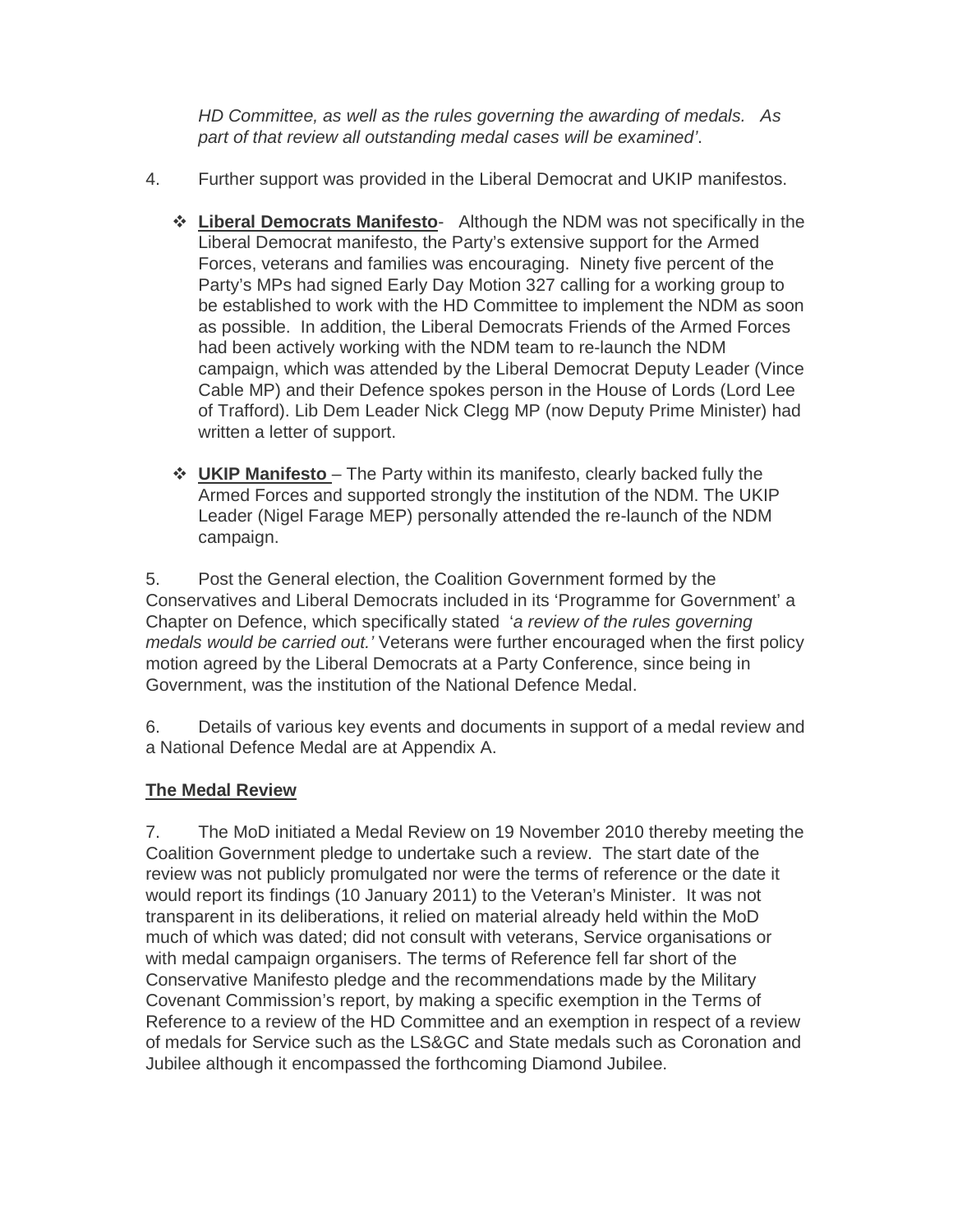8. Despite various written requests it proved difficult to obtain a copy of the Terms of Reference for the Medal Review, to identify a date of commencement or date when the review team would report its findings. It was disappointing the information was only achieved in late March as a result of a Freedom of Information request, some two months after the review team had reported. The MoD reply also identified that on 16 February the review findings had been passed via the Secretary of State for Defence to the Prime Minister and Deputy Prime Minister, for final endorsement.

### **MoD reasons why a National Defence Medal should NOT BE instituted**

9. Despite support for the NDM displayed by political parties; by Cross Party MPs through EDM 327; by Service organisations, by senior serving and retired officers; by public dignitaries and veteran icons such as Dame Vera Lynn the response from the Ministry of Defence was not encouraging. Parliamentary questions, an Adjournment Debate, letters to the MoD from MPs on behalf of their constituents, from Service organisations, from NDM campaigners and from individual veterans all met with negativity (See Annex B). The common MoD response was: the medal does not meet existing rules; Her Majesty's Armed Forces Veterans badge (HMAFVB) provides recognition of service and the NDM would be duplication; medals are not awarded solely for service; medals have to be earned.

10. The question raised throughout the NDM campaign by former servicemen and women, time and time again, is 'why would a government and a Nation not wish to appropriately recognise its veterans?' There is a need therefore to test the arguments for not instituting a National Defence Medal:

- **Imperial/HD Committee rules.** Government accept, and presumably the MoD, that there have been inconsistencies in the way the award of medals has been carried out in the past. The Conservative party manifesto said it would review the HD committee. The Military Covenant Commission's report to the Leader of the Conservative Party went further and recommended the Committee be scrapped. The Terms of Reference of the Medal Review also included a review of the rules. As the current rules are questionable, it would be inappropriate to use such rules as an argument for not instituting the NDM.
- **HMAFVB**. HMAFVB is continually used as the main reason why the NDM should not be instituted. It would be duplication; veterans have already had their service recognised by this badge! However, any idea the badge was authorised by Her Majesty or was introduced to officially recognise service in the Armed Forces is a myth.

Service personnel, when they join the Armed Forces, take the oath or affirmation of allegiance to the sovereign. It therefore would seem logical for the sovereign to be the one to formally recognise their service, as in Australia and New Zealand. Many recipients are under the impression the HMAFVB is a badge that has been approved by Her Majesty, they are wrong. However,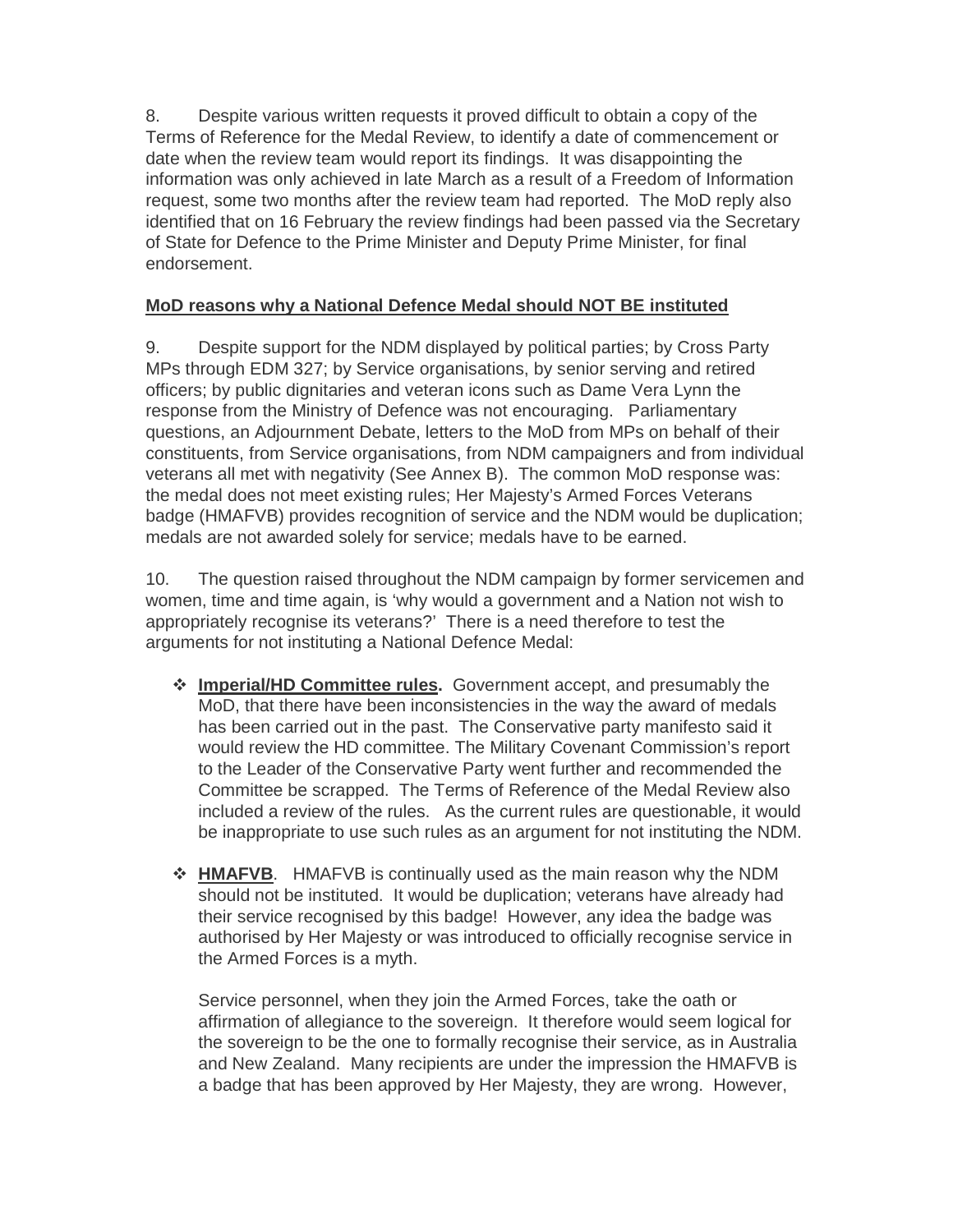Veterans are, in the main, pleased to receive their badge as in many cases the badge is all they have to show for their service to 'Queen and country'.

A Freedom of Information Act request identified the badge was first introduced in 2004 by the Labour Government's MoD Veterans Minister Rt Hon Ivor Caplin MP. It was to be an identification lapel badge issued to Second World War veterans, who were returning to Theatres of operations where they had fought, to commemorate the 60<sup>th</sup> Anniversary of the ending of WW2. As it was an identification badge and not a medal it did not require HD Committee approval, did not require Her Majesty's approval and did not need Parliamentary approval – it was a MoD 'ID' badge. It is however, well designed and the WW2 veterans, many who have the pre 1945 Defence Medal, were delighted to receive it for everyday wear on their overseas visits.

The badge later became available to World War One veterans and to those who had served between the two wars. A pilot scheme was also held in 2005 to issue it to all Service Leavers. Although 27% of badges were either refused or returned, the pilot was deemed a success, and now all service leavers are issued with the HMAFVB in their leaving packs.

Service within Her Majesty's Armed Forces is a prerequisite to be issued with a Veteran's badge. However, it would appear only in the past few years have statements, emanating from the MoD, indicated the badge is awarded in recognition of service. Indeed as late as June 2008 an MOD document, obtained under the Freedom of Information Act, stated, 'the extended availability of the UK Armed Forces badge was to raise the profile of veterans by assisting the wider public to recognise them. It's symbolism is intended to unite all veterans in recognising the commonality of service, to encourage a sense of unity and community between surviving veterans and to ignite public recognition of current veterans and their continuing contribution to society.' It is a badge for day-to-day wear and serves a totally different function to that of a medal in recognition of service.

To date, no document has been forthcoming from the MoD in response to a FOI request for information, which officially discusses and/or authorises the change of a lapel identification badge to a badge awarded in respect of recognition of service.

 **Medals are not awarded solely for service.** The terms of Reference of the Medal Review exempted the Long Service and Good Conduct medal/equivalents from review. These medals are issued solely for service. It is one group of medals that is in desperate need of review as there are so many anomalies. For example the Regular Army's LS&GC was initially issued for 18 years service, and later reduced to 15 years, but not awarded to officers. However, the Volunteer Reserve Service Medal (VRSM) is the Reserve Forces equivalent of the LS&GC, awarded for 10 years (this could equal as little as 280 days) service in the TA/Reserve and issued to all ranks, including officers. The Cadet Service Medal requires 12 years qualifying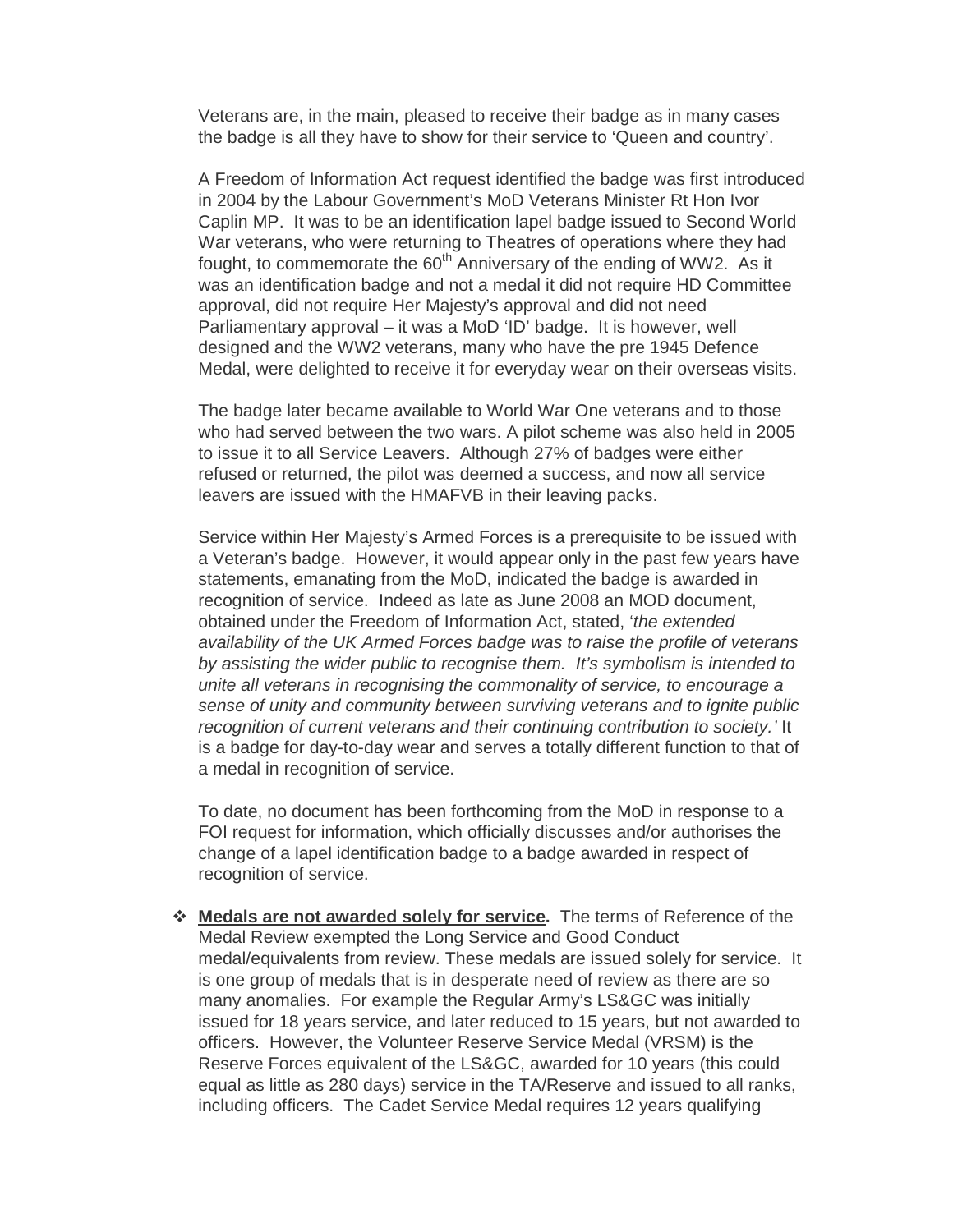service. As these medals are solely for service it is difficult to understand the MoD argument that medals are not issued solely for service. As the 'Long Service' medals are the group with the most anomalies surrounding their issue and in need of review, it is surprising they should be specifically exempt from being included in the MoD's Medal Review!

 **Medals must be earned**. Despite the MoD claim that medals must be earned, one group of medals are not. They are the Coronation and Jubilee medals. In the past, rules surrounding their award have caused much concern within the Armed Forces. A typical example was a Regiment serving on the streets of Belfast, when the Silver Jubilee medal was struck. It was 500 strong but only six Silver Jubilee medals were allocated. The CO and Adjutant received one; the Captain running the accounts was allocated one because he did not have the same opportunity as other officers in the Regiment of patrolling the streets; lots were drawn between the rank and file for the remaining three!

There is a difficulty in using the reason 'Medals must be earned' for not awarding the NDM. Those who take the oath or affirmation of allegiance to Her Majesty the Queen do so in the knowledge that by so doing, they accept they may be required to put their 'life on the line' in keeping the UK safe and secure. It is also difficult to understand how the Jubilee medals whose award has been so questionable were specifically exempt from the Medal Review!

 **Cost-** One factor was always going to be cost**.** From documents received under the Freedom of Information Act, cost played a significant part in how the HMAFVB was initially distributed. A proposal has already been put forward by the NDM campaign that avoids taxpayer's money being used in this current climate of austerity. However, MoD have made it clear that cost would never be the sole factor in determining not to award a medal.

### **Conclusion**

11. The Conservative Armed Forces Manifesto, the Military Covenant Commission's report, and Coalition Programme for Government raised the hopes of former servicemen and women that past injustices of medallic recognition would be addressed through the Medal Review. However, the conduct of the review process, its lack of transparency, openness and failure by MoD to consult with or involve veterans has let them down. This should be of enormous concern and embarrassment to the Prime Minister, Deputy Prime Minister and Secretary of State for Defence.

12. In addition, there appears to have been a concerted attempt within the MoD to devalue the NDM campaign, which seeks medallic recognition by Her Majesty and the Nation for those who have served Her Majesty and the Nation since the ending of the Second World War. It is time for the Coalition Government and the MoD to treat the 'veterans and their families with the dignity they deserve.'